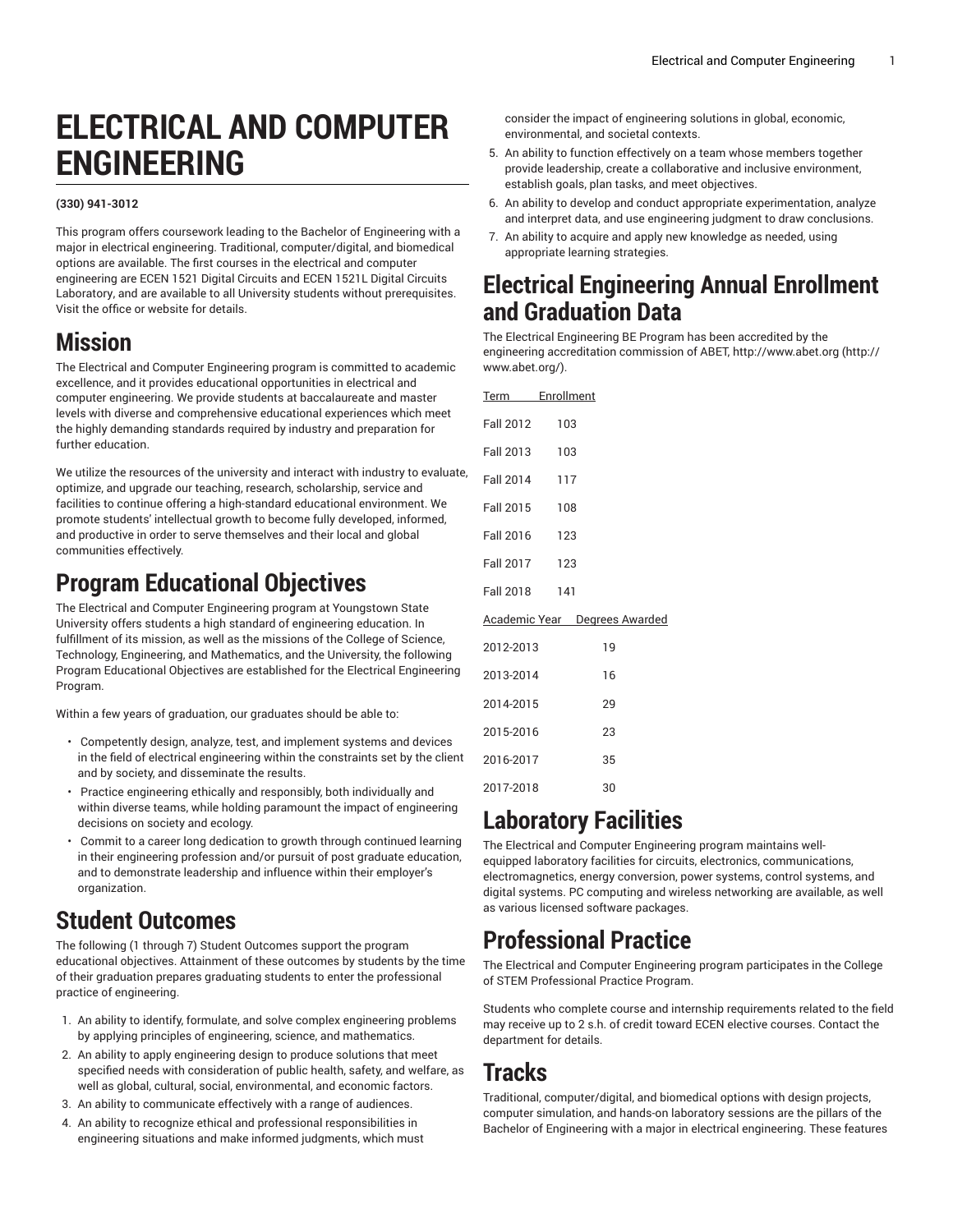provide students with the opportunity to prepare for a vast array of entry-level positions or advanced studies.

With faculty assistance, students tailor their programs to meet their educational objectives. This individualized approach includes choices of options and elective courses, participation in a co-op, and semester-bysemester scheduling of courses.

### **Traditional TRACK**

The traditional option:

| <b>Other Engineering</b>         | 11       |
|----------------------------------|----------|
| Math<br>Science                  | 18<br>15 |
| Writing and Speech               | 9        |
| <b>General Education Courses</b> | 18       |
| <b>Total Semester Hours</b>      | 124      |

### **Computer/digital TRACK**

The computer/digital option:

| <b>COURSE</b><br>TITLE              | S.H. |
|-------------------------------------|------|
| <b>Electrical Engineering Core</b>  | 41   |
| <b>Other Engineering</b>            | 11   |
| <b>Computer Engineering/Science</b> | 19   |
| Math                                | 18   |
| Science                             | 15   |
| Writing and Speech                  | 9    |
| <b>General Education Courses</b>    | 18   |
| <b>Total Semester Hours</b>         | 131  |

### **Biomedical TRACK**

The biomedical option:

| <b>COURSE</b>                                   | title | S.H. |
|-------------------------------------------------|-------|------|
| <b>Electrical Engineering Core</b>              | 41    |      |
| <b>Other Engineering</b>                        |       | 11   |
| Math                                            |       | 18   |
| Science including Biology and Organic Chemistry | 32    |      |
| Writing and Speech                              | q     |      |
| <b>General Education Courses</b>                | 18    |      |
| <b>Total Semester Hours</b>                     |       | 129  |

Students in any of these options can participate in the co-op program. Scheduling is reasonably flexible, but there are some restrictions.

## **Course Scheduling**

Scheduling of courses will depend upon your particular situation. Are you working part time? Will you pursue an internship? Do you wish a full- or parttime academic pursuit of the degree? Answers to these questions will affect your scheduling of courses. The Electrical and Computer Engineering program attempts to schedule junior and senior courses to accommodate these situations.

Advising is mandatory, and students are required to meet with their department advisors to choose their semester-by-semester courses. Also, upto-date recommended schedule and curriculum lists are available on-line and at the department office.

For more information, visit [Electrical Engineering Major](https://ysu.edu/academics/science-technology-engineering-mathematics/electrical-engineering-major/) **(**[https://ysu.edu/](https://ysu.edu/academics/science-technology-engineering-mathematics/electrical-engineering-major/) [academics/science-technology-engineering-mathematics/electrical](https://ysu.edu/academics/science-technology-engineering-mathematics/electrical-engineering-major/)[engineering-major/](https://ysu.edu/academics/science-technology-engineering-mathematics/electrical-engineering-major/)**).**

### **Chair**

**Frank Xiying Li**, Ph.D., Professor, Chair

#### **Professor**

**Farzad Ahmadi**, Ph.D., Assistant Professor

**Vamsi Borra**, Ph.D., Assistant Professor

**Michael Ekoniak**, Ph.D., Assistant Professor

**Jalal Jalali**, Ph.D., Professor

**Eric MacDonald**, Ph.D., Professor

**Lecturer**

**Edward Burden**, M.S., Lecturer

**Claudio S. Freitas**, Ph.D., Lecturer

**Teresa Ren**, M.S., Lecturer

### **Major**

• [Electrical Engineering](http://catalog.ysu.edu/undergraduate/colleges-programs/college-science-technology-engineering-mathematics/department-electrical-computer-engineering/electrical-computer-engineering-traditional-option/) ([http://catalog.ysu.edu/undergraduate/colleges](http://catalog.ysu.edu/undergraduate/colleges-programs/college-science-technology-engineering-mathematics/department-electrical-computer-engineering/electrical-computer-engineering-traditional-option/)[programs/college-science-technology-engineering-mathematics/](http://catalog.ysu.edu/undergraduate/colleges-programs/college-science-technology-engineering-mathematics/department-electrical-computer-engineering/electrical-computer-engineering-traditional-option/) [department-electrical-computer-engineering/electrical-computer](http://catalog.ysu.edu/undergraduate/colleges-programs/college-science-technology-engineering-mathematics/department-electrical-computer-engineering/electrical-computer-engineering-traditional-option/)[engineering-traditional-option/](http://catalog.ysu.edu/undergraduate/colleges-programs/college-science-technology-engineering-mathematics/department-electrical-computer-engineering/electrical-computer-engineering-traditional-option/))

## **Major Tracks**

- Electrical [Engineering,](http://catalog.ysu.edu/undergraduate/colleges-programs/college-science-technology-engineering-mathematics/department-electrical-computer-engineering/electrical-computer-engineering-traditional-option/) Traditional Track ([http://catalog.ysu.edu/](http://catalog.ysu.edu/undergraduate/colleges-programs/college-science-technology-engineering-mathematics/department-electrical-computer-engineering/electrical-computer-engineering-traditional-option/) [undergraduate/colleges-programs/college-science-technology](http://catalog.ysu.edu/undergraduate/colleges-programs/college-science-technology-engineering-mathematics/department-electrical-computer-engineering/electrical-computer-engineering-traditional-option/)[engineering-mathematics/department-electrical-computer-engineering/](http://catalog.ysu.edu/undergraduate/colleges-programs/college-science-technology-engineering-mathematics/department-electrical-computer-engineering/electrical-computer-engineering-traditional-option/) [electrical-computer-engineering-traditional-option/](http://catalog.ysu.edu/undergraduate/colleges-programs/college-science-technology-engineering-mathematics/department-electrical-computer-engineering/electrical-computer-engineering-traditional-option/))
- Electrical Engineering, [Computer/Digital](http://catalog.ysu.edu/undergraduate/colleges-programs/college-science-technology-engineering-mathematics/department-electrical-computer-engineering/electrical-computer-engineering-computer-digital-option/) Track ([http://catalog.ysu.edu/](http://catalog.ysu.edu/undergraduate/colleges-programs/college-science-technology-engineering-mathematics/department-electrical-computer-engineering/electrical-computer-engineering-computer-digital-option/) [undergraduate/colleges-programs/college-science-technology](http://catalog.ysu.edu/undergraduate/colleges-programs/college-science-technology-engineering-mathematics/department-electrical-computer-engineering/electrical-computer-engineering-computer-digital-option/)[engineering-mathematics/department-electrical-computer-engineering/](http://catalog.ysu.edu/undergraduate/colleges-programs/college-science-technology-engineering-mathematics/department-electrical-computer-engineering/electrical-computer-engineering-computer-digital-option/) [electrical-computer-engineering-computer-digital-option/](http://catalog.ysu.edu/undergraduate/colleges-programs/college-science-technology-engineering-mathematics/department-electrical-computer-engineering/electrical-computer-engineering-computer-digital-option/))
- Electrical [Engineering,](http://catalog.ysu.edu/undergraduate/colleges-programs/college-science-technology-engineering-mathematics/department-electrical-computer-engineering/electrical-computer-engineering-biomedical-option/) Biomedical Track [\(http://catalog.ysu.edu/](http://catalog.ysu.edu/undergraduate/colleges-programs/college-science-technology-engineering-mathematics/department-electrical-computer-engineering/electrical-computer-engineering-biomedical-option/) [undergraduate/colleges-programs/college-science-technology](http://catalog.ysu.edu/undergraduate/colleges-programs/college-science-technology-engineering-mathematics/department-electrical-computer-engineering/electrical-computer-engineering-biomedical-option/)[engineering-mathematics/department-electrical-computer-engineering/](http://catalog.ysu.edu/undergraduate/colleges-programs/college-science-technology-engineering-mathematics/department-electrical-computer-engineering/electrical-computer-engineering-biomedical-option/) [electrical-computer-engineering-biomedical-option/](http://catalog.ysu.edu/undergraduate/colleges-programs/college-science-technology-engineering-mathematics/department-electrical-computer-engineering/electrical-computer-engineering-biomedical-option/))

### **Minor**

- [Minor in Electrical and Computer Engineering](http://catalog.ysu.edu/undergraduate/colleges-programs/college-science-technology-engineering-mathematics/department-electrical-computer-engineering/minor-electrical-computer-engineering/) ([http://catalog.ysu.edu/](http://catalog.ysu.edu/undergraduate/colleges-programs/college-science-technology-engineering-mathematics/department-electrical-computer-engineering/minor-electrical-computer-engineering/) [undergraduate/colleges-programs/college-science-technology](http://catalog.ysu.edu/undergraduate/colleges-programs/college-science-technology-engineering-mathematics/department-electrical-computer-engineering/minor-electrical-computer-engineering/)[engineering-mathematics/department-electrical-computer-engineering/](http://catalog.ysu.edu/undergraduate/colleges-programs/college-science-technology-engineering-mathematics/department-electrical-computer-engineering/minor-electrical-computer-engineering/) [minor-electrical-computer-engineering/\)](http://catalog.ysu.edu/undergraduate/colleges-programs/college-science-technology-engineering-mathematics/department-electrical-computer-engineering/minor-electrical-computer-engineering/)
- [Minor in Mathematics](http://catalog.ysu.edu/undergraduate/colleges-programs/college-science-technology-engineering-mathematics/department-mathematics-statistics/mathematics-minor/) ([http://catalog.ysu.edu/undergraduate/colleges](http://catalog.ysu.edu/undergraduate/colleges-programs/college-science-technology-engineering-mathematics/department-mathematics-statistics/mathematics-minor/)[programs/college-science-technology-engineering-mathematics/](http://catalog.ysu.edu/undergraduate/colleges-programs/college-science-technology-engineering-mathematics/department-mathematics-statistics/mathematics-minor/) [department-mathematics-statistics/mathematics-minor/\)](http://catalog.ysu.edu/undergraduate/colleges-programs/college-science-technology-engineering-mathematics/department-mathematics-statistics/mathematics-minor/)

#### **ECEN 1521 Digital Circuits 3 s.h.**

Digital concepts and design techniques; number systems, switching algebra, logic gates, truth tables. Combinational logic circuits with an introduction to sequential circuits. Practical applications.

### **ECEN 1521L Digital Circuits Laboratory 1 s.h.**

Laboratory exercises to accompany ECEN 1521. Design and testing of combinational and sequential logic circuits. Experiments with digital hardware. **Prereq. or concurrent:** ECEN 1521.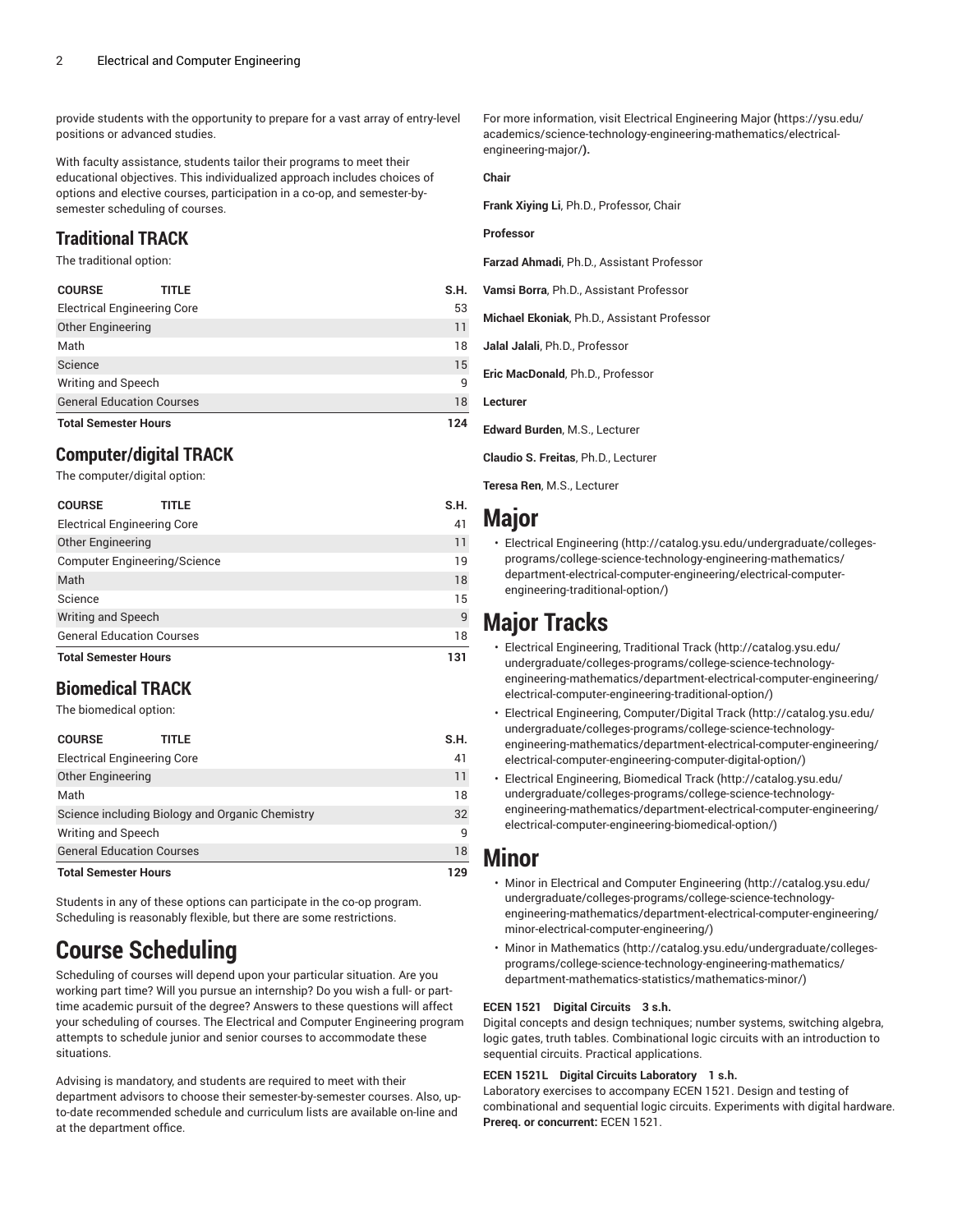#### **ECEN 1555 Computer Engineering 3 s.h.**

Introduction to the personal computer, applications software, technologies, microprocessors, microcomputer programming and applications. Basic operations of digital circuits, interfacing using integrated chips, and analog computers. Experiments accompany lectures, providing practical experience for students.

#### **ECEN 1560 Electrical Engineering Computing 2 s.h.**

Problem solving techniques for the fields of electrical and computer engineering; procedural program development using the C/C++ programming language. Fundamentals of engineering drawing using AutoCAD commercial software packages. One hour lecture, three hours lab. ENGR 1555 may be taken concurrently.

**Prereq.:** MATH 1571 or concurrent high school technical drawing proficiency or ENGR 1555.

**ECEN 2610 Computer Tools for Electrical and Computer Engineering 1 s.h.**

Introduction to software packages and resources such as MATLAB, PSpice, and Quartus II for analysis and design of circuits and systems. Prereq. or. **Concurrent:** ECEN 2632 and ECEN 2611.

#### **ECEN 2611 Instrumentation and Computation Lab 1 1 s.h.**

Laboratory experiments and computer exercises to accompany ECEN 2632. Laboratory experimentation and basic instrumentation. Computer-aided analysis and simulation.

**Prereq. or concurrent** ECEN 2632.

#### **ECEN 2612 Instrumentation and Computation Lab 2 1 s.h.**

Laboratory experiments and computer exercises to accompany ECEN 2633. Laboratory experimentation and basic instrumentation. Computer-aided analysis and simulation.

**Prereq.:** ECEN 2611.

**Prereq. or concurrent:** ECEN 2633.

#### **ECEN 2614 Basics of Electrical Engineering 3 s.h.**

Introduction to electrical circuit elements and laws; DC and AC analysis. Introduction to digital devices and circuits with applications. Applications of electromagnetics. Intended for non-electrical engineering majors. **Prereq.:** MATH 1571.

#### **ECEN 2632 Basic Circuit Theory 1 3 s.h.**

Basic principles of linear circuits. Circuits concepts and laws, methods of analysis, network theorems. Source-resistor circuits. Inductors and capacitors. Analysis of AC circuits using phasors; impedance and admittance. Power calculations in DC and AC circuits. **Prereq. or concurrent:** MATH 1572.

#### **ECEN 2633 Basic Circuit Theory 2 3 s.h.**

Continuation of ECEN 2632. First- and second-order transients in RLC circuits. Mutual inductance and transformers. Three-phase circuits. Transform methods in circuit analysis, transfer functions, resonance. **Prereq.:** ECEN 2632.

**Prereq. or concurrent:** MATH 2673.

#### **ECEN 3710 Signals and Systems 3 s.h.**

Operation and analysis of communication, control, and computer systems at the signal level. Computer aided design tools and methods to analyze signals and systems. Continuous and discrete-time transforms. Noise analysis, signal detections, line codes, and multiplexing.

**Prereq.:** ECEN 2633, ECEN 1521 and MATH 3705.

#### **ECEN 3711 Intermediate Laboratory 1 1 s.h.**

Laboratory experiments and computer exercises in the areas of digital and analog electronics and logic and computer circuits. Designed to accompany the co-requisite courses.

**Prereq.:** ECEN 2612.

**Prereq. or concurrent:** ECEN 3733 and ECEN 3771.

#### **ECEN 3712 Intermediate Laboratory 2 1 s.h.**

Laboratory experiments and computer exercises in the areas of digital and analog electronics, logic and computer circuits, and electromagnetics. Designed to accompany the co-requisite courses. **Prereq.:** ECEN 3711.

**Prereq. or concurrent:** ECEN 3742 and either ECEN 3772 or ECEN 3734.

#### **ECEN 3717 Sensor Fundamentals 3 s.h.**

Basic principles of sensors such as electro-chemical, -mechanical, -optical, and -thermal transducers. Signal conditioning and smart sensors. Applications to process control and environmental systems.

**Prereq.:** MATH 3705, and either PHYS 2611 or ECEN 2632.

#### **ECEN 3730 Microprocessors and Microcontrollers 3 s.h.**

Organization and structured assembly language programming. Digital controller devices and their relationships to processors and physical environments. Two hours lecture and three hours laboratory per week. **Prereq.:** ECEN 3733.

#### **ECEN 3733 Digital Circuit Design 3 s.h.**

Modern digital circuit analysis and design. Latches, flip-flops, registers, counters, memories, programmable logic arrays, and arithmetic logic units. Logic gate-level synthesis and computer simulation using CAD tools. Synchronous and asynchronous finite-state machines. **Prereq.:** ECEN 1521, ECEN 2633.

#### **ECEN 3734 Computer Design 3 s.h.**

Systematic methodologies for digital computer hardware and software designs. VLSI circuits. SOPC, CPLD, and FPGA designs. Hardware description languages.

**Prereq.:** ECEN 3733.

#### **ECEN 3741 Electromagnetic Fields 1 3 s.h.**

Maxwell's equations. Static electric and magnetic fields. Magnetic materials and forces, dielectrics, conductance, capacitance, and inductance. Poisson's and Laplace's equations.

**Prereq.:** ECEN 2633, prerequisite or concurrent MATH 3705.

#### **ECEN 3742 Electromagnetic Fields 2 3 s.h.**

Maxwell's equations. Time varying electric and magnetic fields. Electromechanical devices, transmission lines, microwaves. Antennas and radiation. **Prereq.:** ECEN 3741.

#### **ECEN 3771 Digital and Analog Circuits 1 3 s.h.**

Terminal characteristics of electronic devices such as diodes, BJTs (bipolar junction transistors), FETs (field effect transistors), and operational amplifiers. The design of digital circuits with these devices. Basic bias and small-signal models for analog amplifiers. Computer-aided design and analysis. **Prereq.:** ECEN 2633.

#### **ECEN 3772 Digital and Analog Circuits 2 3 s.h.**

Continuation of ECEN 3771. Bias and signal modeling for amplifier design. Large-signal, small-signal and DC amplifiers. Single-stage, multistage and power amplifiers. Frequency response. Applications with op amps such as amplifiers, comparators, filters, and oscillators. Computer-aided design and analysis.

#### **Prereq.:** ECEN 3771.

#### **ECEN 4803 Linear Control Systems 3 s.h.**

System modeling, responses and performance measures. Stability analysis by root locus, Bode, and Nyquist plots. Computer-aided control system design. Compensator design. Three hours lecture per week.

**Prereq.:** ECEN 2633, ECEN 3712, MATH 3705, MECH 2620.

#### **ECEN 4803L Linear Control Systems Laboratory 1 s.h.**

Laboratory exercises to accompany ECEN 4803. Three hours laboratory per week. Prereq. or1 s.h.

**Prereq.:** ECEN 2633, ECEN 3712, MATH 3705, MECH 2620. **Coreq.:** ECEN 4803.

#### **ECEN 4811 Senior Laboratory 1 s.h.**

Laboratory experiments and computer exercises in the areas of applied electromagnetics, energy conversion. Designed to accompany the co-requisite course.

**Prereq.:** ECEN 3712.

**Prereq. or concurrent:** ECEN 4844.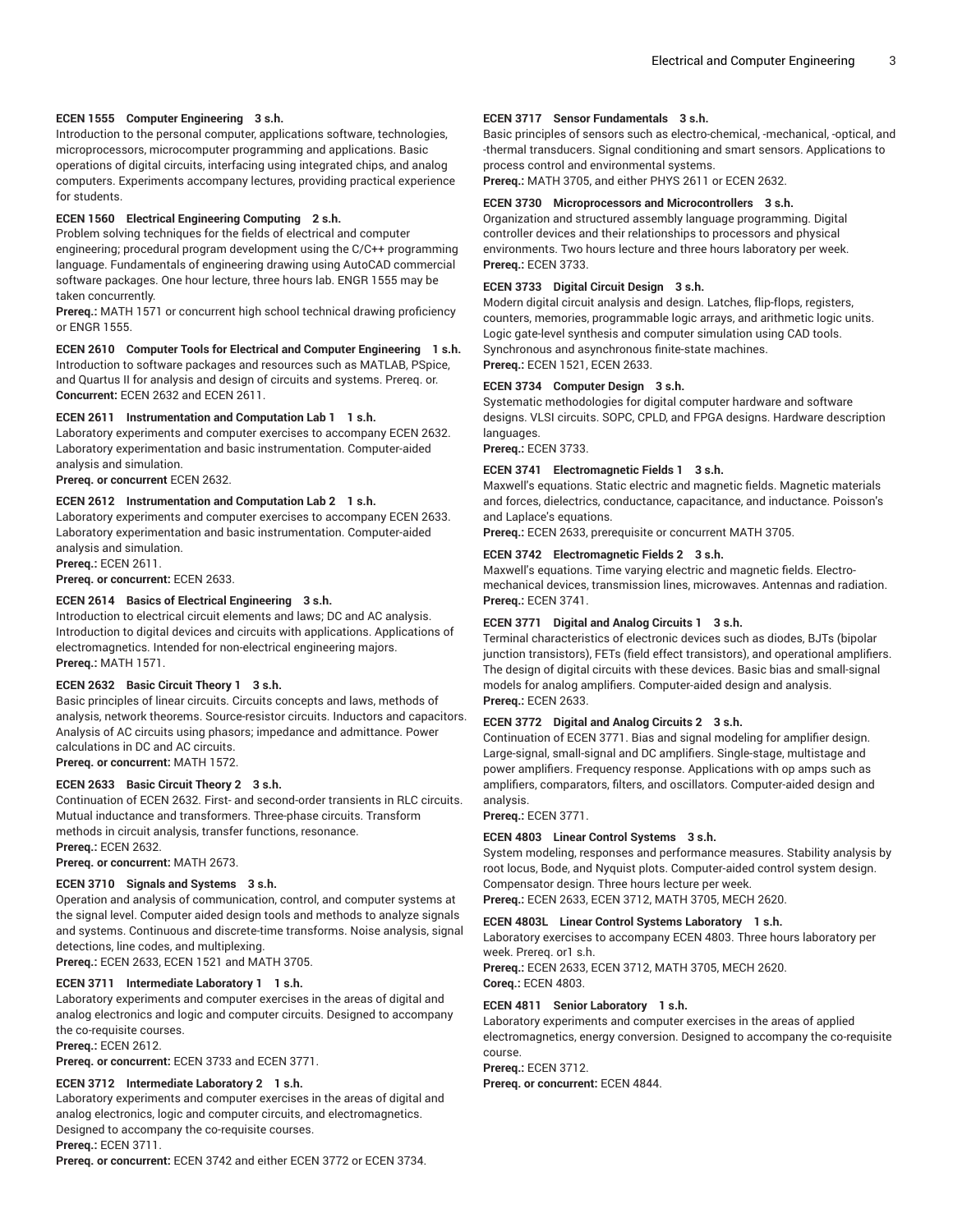#### **ECEN 4820 5G Wireless Networks 3 s.h.**

This course will cover the fundamental aspects of wireless networks, with emphasis on current and next-generation wireless networks. Various aspects of wireless networking will be covered including: Introduction to Wireless networks and technical challenges, Coding and Modulation Techniques, Multiplexing Techniques (SDMA, TDMA, FDMA, CDMA), Cellular Systems (1G, 2G, 3G, 4G, 5G), Wireless LAN/PAN/MAN, Internet of Things. Prereq. or. **Coreq.:** ECEN 3710.

#### **ECEN 4844 Electromagnetic Energy Conversion 3 s.h.**

An examination of lumped electromagnetic parameters with development of theoretical, experimental, and design parameters for electrical energy conversion devices such as transformers, motors, and generators. Typical and special applications.

**Prereq.:** ECEN 3741 or concurrent: MECH 2620.

#### **ECEN 4851 VLSI System Design 3 s.h.**

Basic MOSFET models. Layout of inverters, NAND, NOR, PLA, PAL and ROMs. CMOS process and design rules. VLSI system design methodology and computer EDA tools such as PSpice and layout editors. **Prereq.:** ECEN 3771, ECEN 3733.

#### **ECEN 4852 Neural Networks and Robotics 3 s.h.**

Principles for control applications and robotics, direct inverse control, neural networks, and fuzzy set theory. Applications including adaptive control, neural networks for motion control and path planning in robotics. **Prereq.:** ECEN 3733.

#### **ECEN 4854 Principles of Electromagnetic Compatibility 3 s.h.**

Review of electromagnetic theories. Techniques of electromagnetic compatibility in electronic systems and computer hardware. Modeling and simulation of transmission lines and circuits. Electromagnetic discharge and grounding problems for high-frequency applications. Radio-frequency emissions from electronic devices. Shielding techniques to prevent ESD and EMI.

**Prereq.:** ECEN 3742 and MATH 3705.

#### **ECEN 4855 Advanced Digital Control 3 s.h.**

Fundamentals of sampled linear control systems, digital controllers and observers. Analysis techniques including difference and state-variable equations, transfer functions, transforms. Sampling, stability, and discrete approximation.

**Prereq.:** ECEN 3733.

#### **ECEN 4856 Embedded System Design 4 s.h.**

Fundamentals of small-scale and medium-scale embedded systems. Design techniques for processors, timers, input device interfacing, interrupt controllers, and drive circuits. Real-time operating system programming tools. Hardware-software co-designs. Three hours lecture, three hours laboratory. **Prereq.:** ECEN 3733.

#### **ECEN 4881 Modern Control System Design 3 s.h.**

Advanced control system analysis and design. LQR, pole placement, state observer design. Introduction to system identification and adaptive controllers. MATLAB simulation and real-time implementation of controllers. Three hours lecture, three hours laboratory per week. **Prereq.:** ECEN 4803.

**ECEN 4899 Senior Design Project 4 s.h.** An electrical/computer engineering design problem is chosen or assigned; students work in teams. Proposals are presented which describe the design problem and approaches to it. The final design is presented in written and oral forms. This capstone course is intended to mimic a typical industrial or research project and includes ethical and economical considerations with the engineering work. Three hour lecture/discussion, three hours of laboratory per week.

**Prereq.:** ECEN 4811 and 27 s.h. of ECEN courses. **Gen Ed**: Capstone.

#### **ECEN 4899L Senior Design Project Lab 1 s.h.**

Laboratory exercises to accompany ECEN 4899. Three hours laboratory per week. Prereq. or.

**Prereq.:** ECEN 4811 and 27 semester hours of ECEN courses. **Coreq.:** ECEN 4899.

#### **ECEN 5800 Special Topics 1-3 s.h.**

Special topics, new developments in Electrical Engineering. Subject matter, special prerequisites, and credit hours to be announced in advance of each offering. May be repeated with different subject matter to a maximum of 6 s.h. **Prereq.:** Senior standing in Electrical and Computer Engineering.

#### **ECEN 5807 Advanced Digital and Analog Circuits 3 s.h.**

Chip circuitry for devices such as BJT, CMOS, and ECL-based digital logic chips. Switching devices such as SCRs, triacs, and timers. Switching power supplies. Power amplifiers. Applications and specifications of off-the-shelf IC devices. Computer-aided design and analysis.

**Prereq.:** ECEN 3772.

#### **ECEN 5808 Advanced Signals and Systems 3 s.h.**

Communication and control system modeling and simulations; signal analysis in continuous-time, discrete-time and frequency domains. Advanced communication system applications. **Prereq.:** ECEN 3710 and MATH 3705.

#### **ECEN 5816 Theory and Fabrication of Solid-State Devices 3 s.h.**

An introductory study of physical theory, design, and fabrication of discrete devices and integrated circuits. Electronic properties of semiconductors such as carrier concentration, energy gap, mobility, lifetime. Techniques of fabrication such as oxidation, diffusion, alloying ion implantation, metallization, masking.

**Prereq.:** ECEN 3741 and ECEN 3771.

#### **ECEN 5817 Sensor Design and Application 3 s.h.**

Designs and applications for measurement and control; includes electrochemical, -mechanical, -optical, and -thermal transducers. Signal conditioning and smart sensors.

**Prereq.:** ECEN 3771 or ECEN 3717.

#### **ECEN 5830 Digital Signal Processing 3 s.h.**

Discrete time signals and systems; discrete, fast, and inverse Fourier transforms. Digital filter analysis and design, digital signal processing applications. Two hours lecture, three hours laboratory. **Prereq.:** ECEN 3710.

#### **ECEN 5835 Computer Architecture with VHDL 4 s.h.**

Use of hardware description languages to design computer components and systems. Arithmetic and logic units, control units, VHDL models for memories and busses, interfacing, transfer design. Survey of modern computer systems. **Prereq.:** ECEN 3734.

#### **ECEN 5840 Electric Power Systems 4 s.h.**

Modeling of power system components. Power flow, faults, protection systems, and stability problems. Special projects and laboratory experiments including CAD applications for analysis, design, and simulation of power system networks. Three hours lecture, three hours laboratory per week. **Prereq. or concurrent:** ECEN 4844.

#### **ECEN 5850 Communications Applications 3 s.h.**

Applicable technologies and "real-world" communication components and systems. Design and analysis tools. Emerging technologies, "killer apps", networking, data acquisition, and convergence. **Prereq.:** ECEN 3710 or ECEN 5808.

#### **ECEN 5860 Fundamental of Antenna Design and Application 3 s.h.**

Examination of dipole, loop aperture, and microstrip antennas; array theory; radiation resistance, directivity, equivalent circuits, input impedance, and basic transceiver architecture. Investigation of practical applications of antennas and arrays in communications systems, radar systems and airborne navigation systems.

**Prereq.:** ECEN 3742 grade of "C" or better and 21 s.h. of ECEN courses.